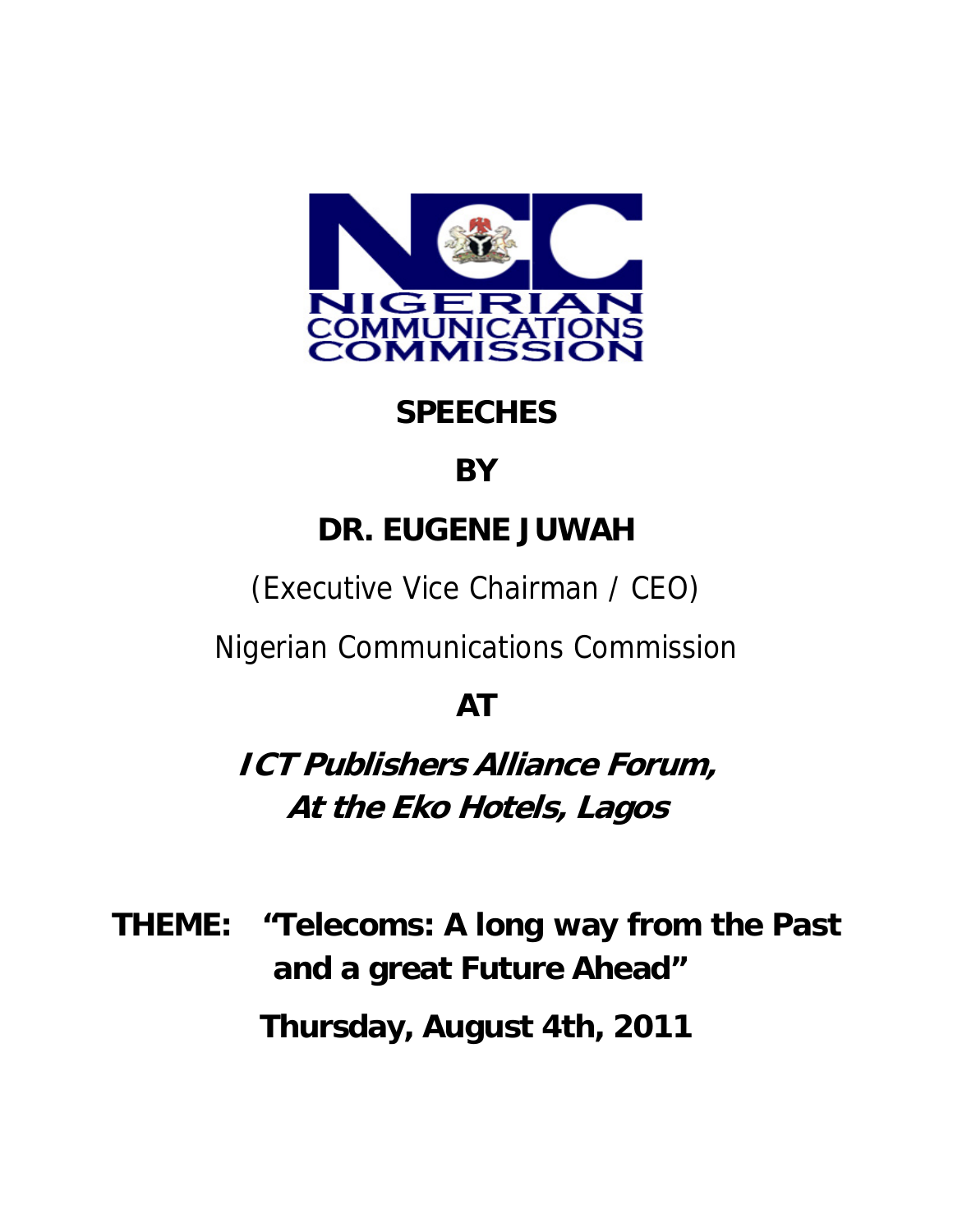The giant development in the telecommunications industry is something that has almost become a cliché. Figures are copiously available in the public domain and they are regularly quoted. Less than 500, 000 connected lines for a population of more than one hundred and twenty million people. But one day the story changed. And that is why I suppose we are here.

Ladies and gentlemen, let me thank the ICT Alliance, a collection of some journalists most of who were present in Abuja that very day in 2001 to write a new sector into existence. When nobody believed they kept fate with the industry, staying up with us all through the auction to the very moment the winners were announced. The gathering here is to celebrate the industry that has put Nigeria on the global map but let me say with all modesty that the gathering here should also serenade the contributions of the media sector to the growth of the telecommunications industry. From the volume of reports generated in the sector weekly one can say without equivocation that Nigeria ICT reporters are some of the best anywhere in the world.

The period before 2000 was a nightmare in terms of phones availability. Apart from a few lines being available to a huge population, phone was something unaffordable even when you had the money. There was serious monopoly practice in the face of very weak competition. Waiting time on the queue for a phone could last over a year. Nigeria was only comparable to Afghanistan and Mongolia, two countries that were either perennially at war or disadvantaged by nature.

One day the story changed. Just as it is now we used to hear the story of telecom developments in other parts of the world; that New York had more phones than the whole of Africa; just the way it is today. For instance, we are told by the ITU that by the end of 2010 there was an estimated 5.3 billion mobile cellular subscriptions worldwide. This figure includes 940 million subscriptions to 3G services. Access to mobile networks is now available to 90 per cent of the world population and 80 per cent of the population in rural areas.

The story continues. Mobile Cellular growth is slowing worldwide. In developed countries, the mobile market is reaching saturation levels with an average of 116 subscriptions per 100 inhabitants at the end of 2010. In the developing world, mobile cellular penetration has reached 68 per cent. In the African region, penetration rates were about 41 per cent at the end of 2010.

The interesting point I am coming to is that these figures being generated do no longer exclude us. We are playing a very active and significant role at the moment. With over 90 million subscribers and an investment of over \$18bn within the period, Nigeria has been taken as the fastest growing telecoms market in Africa and one of the fastest in the world. The country has the highest mobile broadband connection in the continent and has excelled in market deregulation and regulatory activities, thus leading the way for others to follow.

The Nigerian Communications Commission, NCC, has become a model globally, offering mentoring services to other regulatory bodies in the continent. As we speak, a delegation from the Tanzania Communications Regulatory Commission are visiting and will be attending our Consumer Parliament in Enugu tomorrow to witness the programme. You may want to recall that the Consumer Parliament has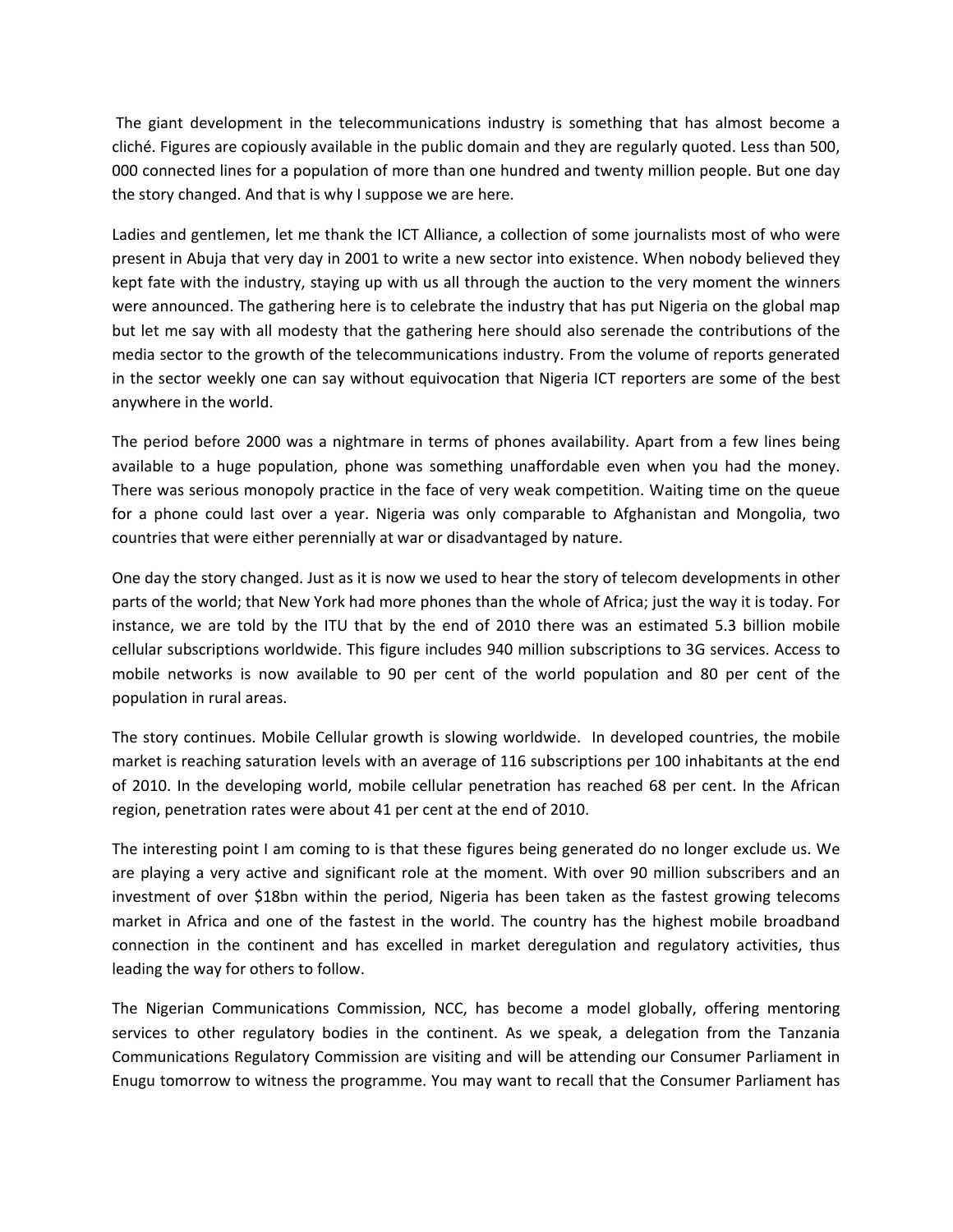been hailed by the ITU in industry dispute resolution especially between consumers and operators and has recommended same to regulators across the world.

With little or no capacity ten years the regulator has activated the market in such a way that at the moment we do not only have fibre optics cable running across the country, we actually now have submarine cables by Nigerian companies running into the country from Europe and the Americas, with Nigerian companies now in a position to offer services to quite a number of countries in the continent.

But while trying to consolidate on the achievements of the past decade, we want to state however that time has come to look ahead. There is a lot happening around us globally that we just cannot fail to put ourselves in the middle as a country. This is the time to put another foot forward and be able to attract huge investments into the country. Pitching for investments is one of the cardinal agenda of Mr. President, His Excellency, Dr. Goodluck Jonathan.

While briefing the media after the first Executive Council meeting on July 20, 2011, the Information Minister, Mr. Labaran Maku stated that the main agenda of the administration was to attract investment to the country. "All our Embassies and High Commissions in Asia, Europe and the Americas will now promote investment . As I have jokingly told them, we don't care if the investment is in their villages. This is a clear direction we are going to pursue. We are tying foreign policy to our domestic agenda. We are going to ensure that for all foreign level visitors to Nigeria, our private sector leaders will interface with them," the Minister said.

As a regulator we have a responsibility to tie into the vision of government at all times. In most of my public outings I have stated that my focus will be on the following areas: Consolidation and Integration of Mobile Wireless Services including Quality of Service; Fixed Line and Broadband Deployment for National Development; Enhanced Competitive Market and Choice for the Consumer; Vigorous Compliance Monitoring and Enforcement of Regulations and Directives; National Connectivity for Accelerated Growth; and Enhanced International Relations.

From this foregoing however, Broadband will be the apple pie we are pushing forward for investment drive. It has always been said that we missed the opportunity to invest in broadband technology when we failed to develop our fixed line facility. But as they say, that is like crying over spilled milk. What we plan to do at the NCC is to take advantage of the situation and drive investment. The world's attention has switched to broadband technology.

An ITU document says that while the developed world is hitting 26.6 subscriptions per 100 people, the developing country remains dismally at 4.4 subscriptions per 100 people. The situation in Africa is even worse. According to the ITU, Africa still lags behind when it comes to fixed (wired) broadband. Although subscriptions are increasing, a penetration rate of less than one per cent illustrates the challenges that persist in increasing access to high-speed, high capacity internet access in the region.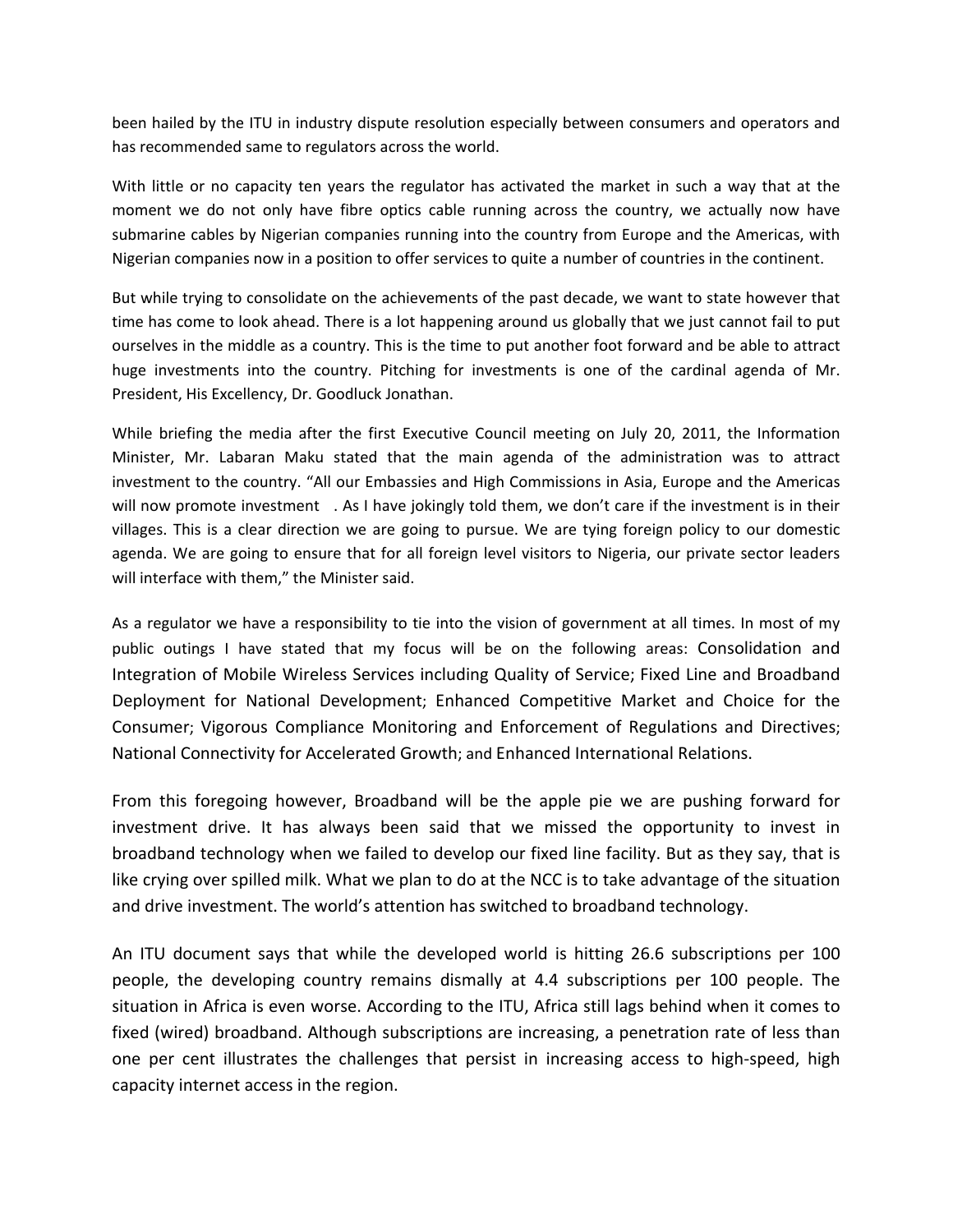Like in the early days of mobile technology, we see this adversity as an honey pot; we see broadband as a technology that can bring development and economic growth to the Nigerian people no matter their location and the Commission is ready to encourage policies and woo development partners that can share and encourage our broadband vision.

We have been all over the world looking for the best way to approach deployment. We have visited the United States, Sweden, Singapore, among others. Although there are all kinds of models, the Open Access model deployed in Singapore looks the most attractive. I can say here that we do not want to take anything for granted, which is why early in the week, we advertised for consultants who will be involved in the process. We believe that from now on, our leg is on the throttle; there is no looking back.

Please, permit me to acknowledge that even as we celebrate, problems persist in the industry. Quality of service is obviously the biggest of them all. This explains why a major area of focus by my administration is Vigorous Compliance Monitoring and Enforcement of Regulations and Directives. For this reason we have strengthened the enforcement unit of the Commission which only recently has started to engage in some activities that do not make the operators happy. But we have a responsibility to make the Nigerian telecom consumers the centre of attention by the operators; the Nigerian telecom consumers should get the value for whatever money spent on any network.

However, we believe that the quality of service issue should be addressed squarely from its foundation. What is responsible primarily for poor quality of service is congestion on the network. Apart from the KPIs that we have put in place to ensure that a certain threshold quality is maintained, we are also canvassing regulatory accounting on the part of the operators to ensure that they invest as per the number of subscribers on the network.

While that is being done the NCC is also looking at cross regulatory issues which make it possible for progress and developmental activities in the telecommunications industry to be impaired by the activities of other government agencies. For instance, were an investment to be made in base station today, that investment may not contribute to the network quality until after about one year because of the long period of time it takes to do environmental impact analysis. The NCC is aware of this development and it is being addressed.

Ladies and gentlemen I will not end this address without paying homage to important stakeholders in the growth that we are celebrating today. Let me salute the efforts and boldness of the operators who took long dive to invest in Nigeria when most people thought it was not possible here. They dared and found a great market of a good people.